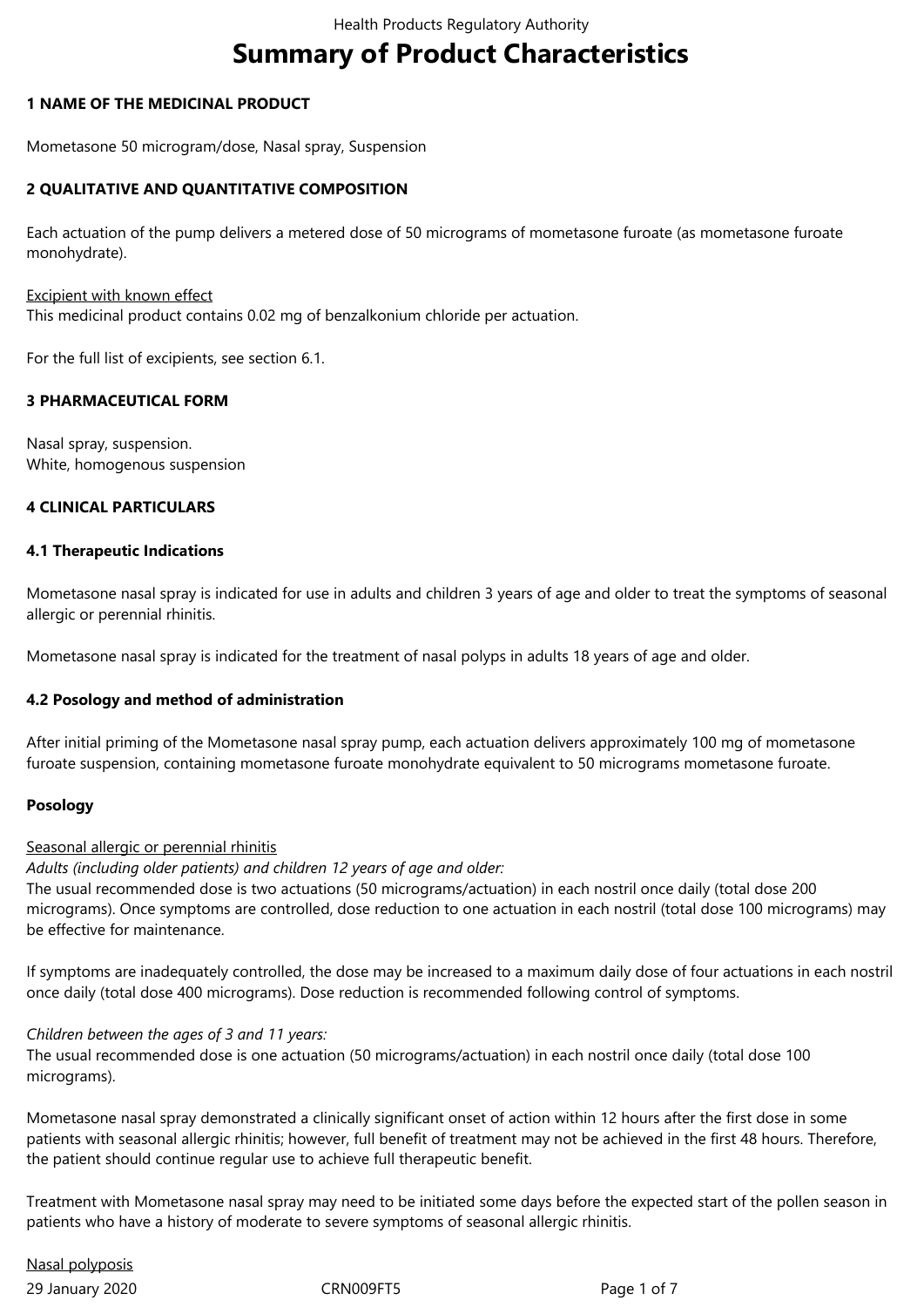The usual recommended starting dose for polyposis is two actuations (50 micrograms/actuation) in each nostril once daily (total daily dose of 200 micrograms). If after 5 to 6 weeks symptoms are inadequately controlled, the dose may be increased to a daily dose of two sprays in each nostril twice daily (total daily dose of 400 micrograms). The dose should be titrated to the lowest dose at which effective control of symptoms is maintained. If no improvement in symptoms is seen after 5 to 6 weeks of twice daily administration, the patient should be re-evaluated and treatment strategy reconsidered. Efficacy and safety studies of mometasone furoate nasal spray for the treatment of nasal polyposis were four months in duration.

#### *Paediatric population*

#### Seasonal allergic rhinitis and perennial rhinitis

The safety and efficacy of Mometasone nasal spray in children under 3 years of age have not been established.

#### Nasal Polyposis

The safety and efficacy of Mometasone nasal spray in children and adolescents under 18 years of age have not been established.

# **Method of administration**

Prior to administration of the first dose, shake container well and actuate the pump 10 times (until a uniform spray is obtained). If the pump is not used for 14 days or longer, reprime the pump with 2 actuations until a uniform spray is observed, before next use.

Shake container well before each use. The bottle should be discarded after the labelled number of actuations or within 2 months of first use.

#### **4.3 Contraindications**

Hypersensitivity to the active substance, mometasone furoate, or to any of the excipients listed in section 6.1.

Mometasone nasal spray should not be used in the presence of untreated localised infection involving the nasal mucosa, such as herpes simplex.

Because of the inhibitory effect of corticosteroids on wound healing, patients who have experienced recent nasal surgery or trauma should not use a nasal corticosteroid until healing has occurred.

#### **4.4 Special warnings and precautions for use**

#### Immunosuppression

 Mometasone nasal spray should be used with caution, if at all, in patients with active or quiescent tuberculous infections of the respiratory tract, or in untreated fungal, bacterial, or systemic viral infections.

Patients receiving corticosteroids who are potentially immunosuppressed should be warned of the risk of exposure to certain infections (e.g., chickenpox, measles) and of the importance of obtaining medical advice if such exposure occurs.

#### Local nasal effects

Following 12 months of treatment with mometasone furoate nasal spray in a study of patients with perennial rhinitis, there was no evidence of atrophy of the nasal mucosa; also, mometasone furoate tended to reverse the nasal mucosa closer to a normal histologic phenotype. Nevertheless, patients using Mometasone nasal spray over several months or longer should be examined periodically for possible changes in the nasal mucosa. If localised fungal infection of the nose or pharynx develops, discontinuance of Mometasone nasal spray therapy or appropriate treatment may be required. Persistence of nasopharyngeal irritation may be an indication for discontinuing Mometasone nasal spray.

Mometasone is not recommended in case of nasal septum perforation (see section 4.8).

In clinical studies, epistaxis occurred at a higher incidence compared to placebo. Epistaxis was generally self-limiting and mild in severity (see section 4.8).

#### Systemic effects of corticosteroids

29 January 2020 CRN009FT5 Page 2 of 7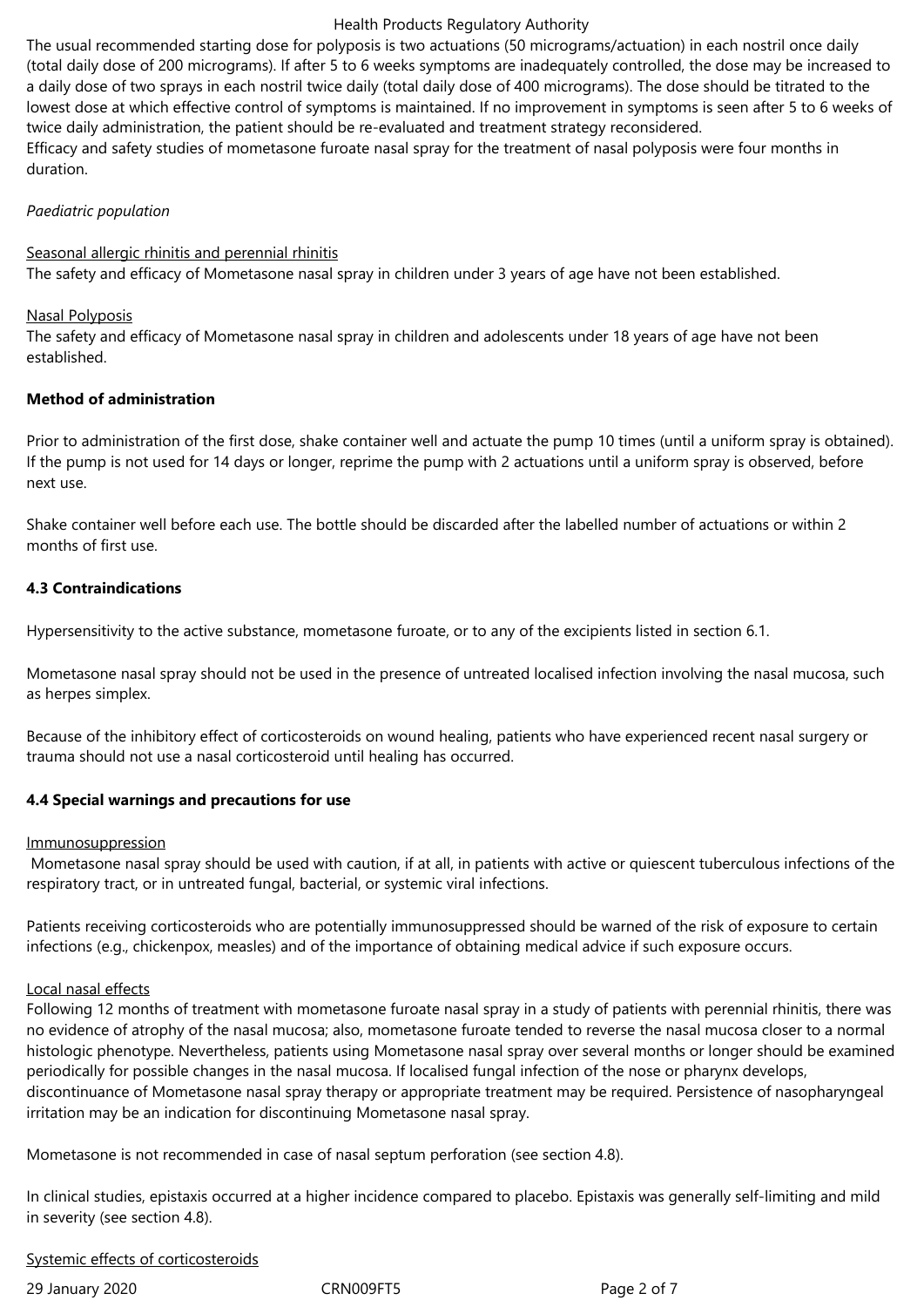Systemic effects of nasal corticosteroids may occur, particularly at high doses prescribed for prolonged periods. These effects are much less likely to occur than with oral corticosteroids and may vary in individual patients and between different corticosteroid preparations. Potential systemic effects may include Cushing's syndrome, Cushingoid features, adrenal suppression, growth retardation in children and adolescents, cataract, glaucoma and more rarely, a range of psychological or behavioural effects including psychomotor hyperactivity, sleep disorders, anxiety, depression or aggression (particularly in children).

Following the use of intranasal corticosteroids, instances of increased intraocular pressure have been reported (see section 4.8).

Patients who are transferred from long-term administration of systemically active corticosteroids to Mometasone nasal spray require careful attention. Systemic corticosteroid withdrawal in such patients may result in adrenal insufficiency for a number of months until recovery of HPA axis function. If these patients exhibit signs and symptoms of adrenal insufficiency or symptoms of withdrawal (e.g., joint and/or muscular pain, lassitude, and depression initially) despite relief from nasal symptoms, systemic corticosteroid administration should be resumed and other modes of therapy and appropriate measures instituted. Such transfer may also unmask pre-existing allergic conditions, such as allergic conjunctivitis and eczema, previously suppressed by systemic corticosteroid therapy.

Treatment with higher than recommended doses may result in clinically significant adrenal suppression. If there is evidence for higher than recommended doses being used, then additional systemic corticosteroid cover should be considered during periods of stress or elective surgery.

## Nasal polyps

The safety and efficacy of mometasone furoate nasal spray has not been studied for use in the treatment of unilateral polyps, polyps associated with cystic fibrosis, or polyps that completely obstruct the nasal cavities.

Unilateral polyps that are unusual or irregular in appearance, especially if ulcerating or bleeding, should be further evaluated.

## Effect on growth in paediatric population

It is recommended that the height of children receiving prolonged treatment with nasal corticosteroids is regularly monitored. If growth is slowed, therapy should be reviewed with the aim of reducing the dose of nasal corticosteroid if possible, to the lowest dose at which effective control of symptoms is maintained. In addition, consideration should be given to referring the patient to a paediatric specialist.

#### Non-nasal symptoms

Although Mometasone nasal spray will control the nasal symptoms in most patients, the concomitant use of appropriate additional therapy may provide additional relief of other symptoms, particularly ocular symptoms.

#### Visual disturbance

Visual disturbance may be reported with systemic and topical corticosteroid use. If a patient presents with symptoms such as blurred vision or other visual disturbances, the patient should be considered for referral to an ophthalmologist for evaluation of possible causes which may include cataract, glaucoma or rare diseases such as central serous chorioretinopathy (CSCR) which have been reported after use of systemic and topical corticosteroids.

#### Mometasonecontains benzalkonium chloride

This medicinal product contains 20 micrograms benzalkonium chloride per actuation which may cause oedema of the nasal mucosa in long-term use.

# **4.5 Interaction with other medicinal products and other forms of interactions**

Co-treatment with CYP3A inhibitors, including cobicistat-containing products, is expected to increase the risk of systemic side-effects. The combination should be avoided unless the benefit outweighs the increased risk of systemic corticosteroid side-effects, in which case patients should be monitored for systemic corticosteroid side-effects.

A clinical interaction study was conducted with loratadine. No interactions were observed.

# **4.6 Fertility, pregnancy and lactation**

Pregnancy

29 January 2020 CRN009FT5 Page 3 of 7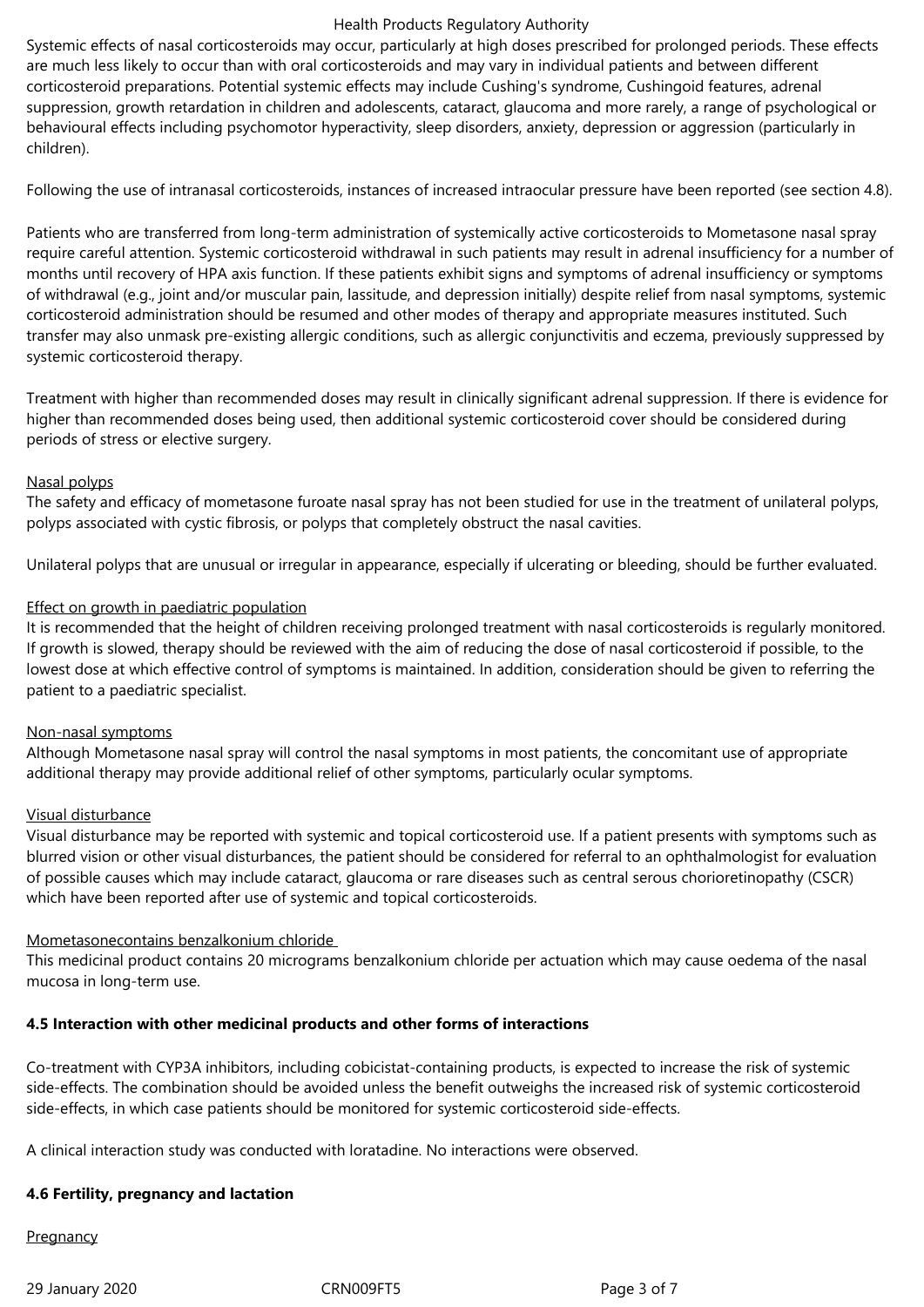There are no or limited amount of data from the use of mometasone furoate in pregnant women. Studies in animals have shown reproductive toxicity (see section 5.3). As with other nasal corticosteroid preparations, Mometasone nasal spray should not be used in pregnancy unless the potential benefit to the mother justifies any potential risk to the mother, foetus or infant. Infants born of mothers who received corticosteroids during pregnancy should be observed carefully for hypoadrenalism.

# Breast-feeding

It is unknown whether mometasone furoate is excreted in human milk.

As with other nasal corticosteroid preparations, a decision must be made whether to discontinue breast-feeding or to discontinue/abstain from Mometasone nasal spray therapy taking into account the benefit of breast-feeding for the child and the benefit of therapy for the woman.

## Fertility

There are no clinical data concerning the effect of mometasone furoate on fertility. Animal studies have shown reproductive toxicity, but no effects on fertility (see section 5.3)**.**

## **4.7 Effects on ability to drive and use machines**

Mometasone has no known influence on the ability to drive and use machines.

# **4.8 Undesirable effects**

## Summary of the safety profile

Epistaxis was generally self-limiting and mild in severity, and occurred at a higher incidence compared to placebo (5%), but at a comparable or lower incidence when compared to the active control nasal corticosteroids studied (up to 15%) as reported in clinical studies for allergic rhinitis. The incidence of all other adverse events was comparable with that of placebo. In patients treated for nasal polyposis, the overall incidence of adverse events was similar to that observed for patients with allergic rhinitis.

Systemic effects of nasal corticosteroids may occur, particularly when prescribed at high doses for prolonged periods.

# Tabulated list of adverse reactions

Treatment related adverse reactions (≥1%) reported in clinical trials in patients with allergic rhinitis or nasal polyposis and post-marketing regardless of indication are presented in Table 1. Adverse reactions are listed according to MedDRA primary system organ class. Within each system organ class, adverse reactions are ranked by frequency. Frequencies were defined as follows: Very common (≥1/10); common (≥1/100 to <1/10); uncommon (≥1/1,000 to <1/100). The frequency of post-marketing adverse events are considered as "not known (cannot be estimated from the available data)".

| Table 1: Treatment-related adverse reactions reported by system organ class and frequency |             |                        |                                                                          |  |  |
|-------------------------------------------------------------------------------------------|-------------|------------------------|--------------------------------------------------------------------------|--|--|
|                                                                                           | Very common | Common                 | Not known                                                                |  |  |
| Infections and                                                                            |             | Pharyngitis            |                                                                          |  |  |
| infestations                                                                              |             | Upper                  |                                                                          |  |  |
|                                                                                           |             | respiratory            |                                                                          |  |  |
|                                                                                           |             | tract                  |                                                                          |  |  |
|                                                                                           |             | infection <sup>+</sup> |                                                                          |  |  |
| Immune system                                                                             |             |                        | Hypersensitivity                                                         |  |  |
| disorders                                                                                 |             |                        | including anaphylactic reactions, angioedema, bronchospasm, and dyspnoea |  |  |
| Nervous system                                                                            |             | Headache               |                                                                          |  |  |
| disorders                                                                                 |             |                        |                                                                          |  |  |
| Eye disorders                                                                             |             |                        | Glaucoma                                                                 |  |  |
|                                                                                           |             |                        | Increased intraocular pressure                                           |  |  |
|                                                                                           |             |                        | Cataracts                                                                |  |  |
|                                                                                           |             |                        | Vision blurred (see also section 4.4)                                    |  |  |
|                                                                                           |             |                        | Central serous chorioretinopathy                                         |  |  |
| Respiratory,                                                                              | Epistaxis*  | Epistaxis              | Nasal septum perforation                                                 |  |  |
| thoracic and                                                                              |             | Nasal                  |                                                                          |  |  |
| mediastinal                                                                               |             | burning                |                                                                          |  |  |
| disorders                                                                                 |             | Nasal                  |                                                                          |  |  |
|                                                                                           |             | irritation             |                                                                          |  |  |
|                                                                                           |             | Nasal                  |                                                                          |  |  |

29 January 2020 CRN009FT5 Page 4 of 7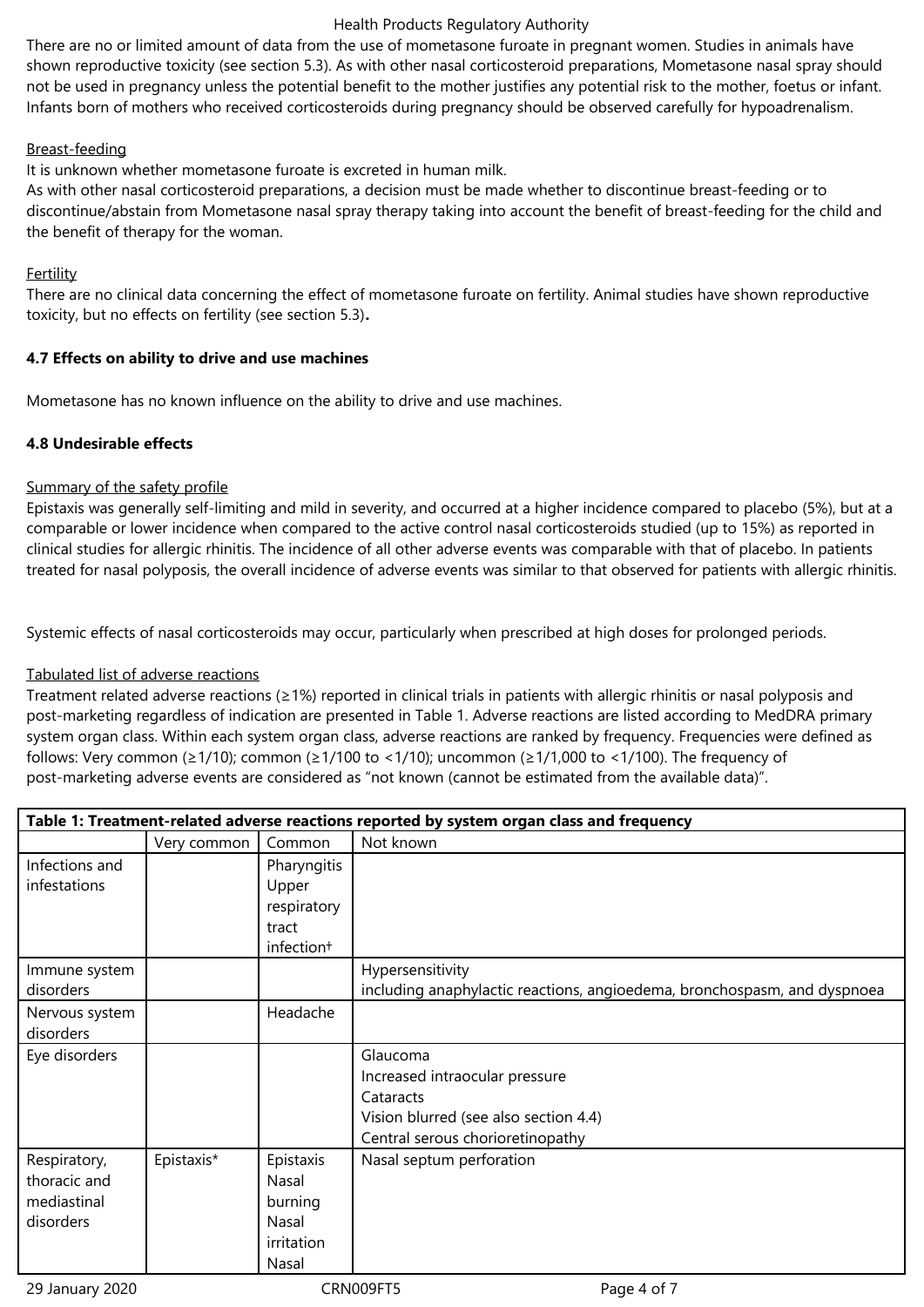| . .<br>dıc. |  |
|-------------|--|
|             |  |

\*recorded for twice daily dosing for nasal polyposis

†recorded at uncommon frequency for twice daily dosing for nasal polyposis

## *Paediatric population*

In the paediatric population, the incidence of recorded adverse events in clinical studies, e.g., epistaxis (6%), headache (3%), nasal irritation (2%) and sneezing (2%) was comparable to placebo.

# Reporting of suspected adverse reactions

Reporting suspected adverse reactions after authorisation of the medicinal product is important. It allows continued monitoring of the benefit/risk balance of the medicinal product. Healthcare professionals are asked to report any suspected adverse reactions via HPRA Pharmacovigilance, Earlsfort Terrace, IRL - Dublin 2; Tel: +353 1 6764971; Fax: +353 1 6762517. Website: www.hpra.ie; E-mail: medsafety@hpra.ie.

## **4.9 Overdose**

## Sympto[ms](http://www.hpra.ie/)

Inhalation or oral administration of excessive doses of corticosteroids may lead to suppression of HPA axis function.

## **Management**

Because the systemic bioavailability of Mometasone nasal spray is <1%, overdose is unlikely to require any therapy other than observation, followed by initiation of the appropriate prescribed dosage.

## **5 PHARMACOLOGICAL PROPERTIES**

## **5.1 Pharmacodynamic properties**

Pharmacotherapeutic group: Decongestants and other nasal preparations for topical use-corticosteroids ATC Code: R01A D09

#### Mechanism of action

Mometasone furoate is a topical glucocorticosteroid with local anti-inflammatory properties at doses that are not systemically active.

It is likely that much of the mechanism for the anti-allergic and anti-inflammatory effects of mometasone furoate lies in its ability to inhibit the release of mediators of allergic reactions. Mometasone furoate significantly inhibits the release of leukotrienes from leucocytes of allergic patients. In cell culture, mometasone furoate demonstrated high potency in inhibition of synthesis and release of IL-1, IL-5, IL-6 and TNFα; it is also a potent inhibitor of leukotriene production. In addition, it is an extremely potent inhibitor of the production of the Th2 cytokines, IL-4 and IL-5, from human CD4+ T-cells.

#### Pharmacodynamic effects

In studies utilising nasal antigen challenge, mometasone furoate nasal spray has shown anti-inflammatory activity in both the early- and late- phase allergic responses. This has been demonstrated by decreases (vs placebo) in histamine and eosinophil activity and reductions (vs baseline) in eosinophils, neutrophils, and epithelial cell adhesion proteins. In 28% of the patients with seasonal allergic rhinitis, mometasone furoate nasal spray demonstrated a clinically significant onset of action within 12 hours after the first dose. The median (50%) onset time of relief was 35.9 hours.

#### Paediatric population

In a placebo-controlled clinical trial in which paediatric patients (n=49/group) were administered mometasone furoate nasal spray 100 micrograms daily for one year, no reduction in growth velocity was observed.

There are limited data available on the safety and efficacy of mometasone furoate nasal spray in the paediatric population aged 3 to 5 years, and an appropriate dosage range cannot be established. In a study involving 48 children aged 3 to 5 years treated with intranasal mometasone furoate 50, 100 or 200 µg/day for 14 days, there was no significant differences from placebo in the mean change in plasma cortisol level in response to the tetracosactrin stimulation test.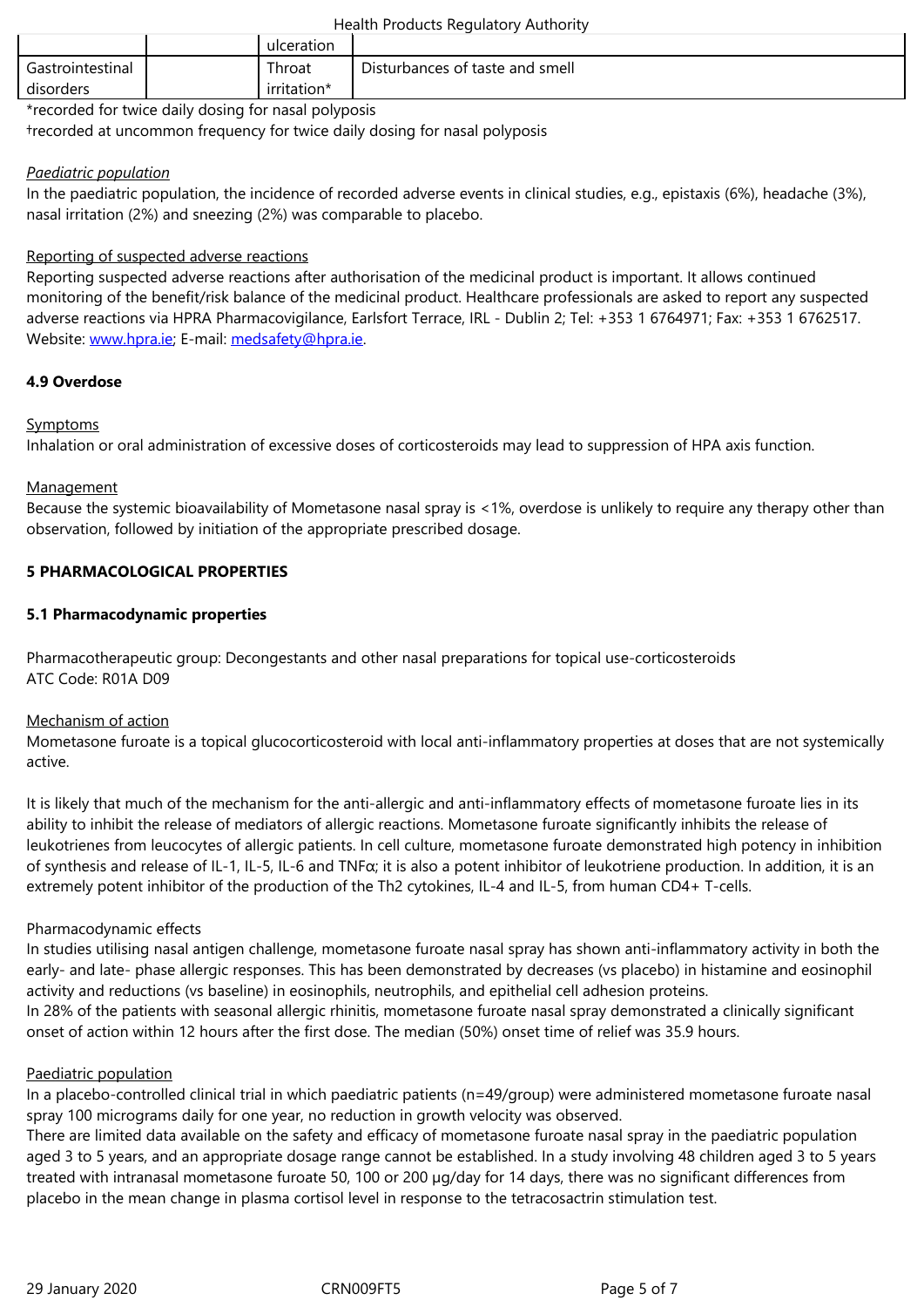The European Medicines Agency has waived the obligation to submit the results of studies with mometasone furoate nasal spray in all subsets of the paediatric population in seasonal and perennial allergic rhinitis (see section 4.2 for information on paediatric use).

# **5.2 Pharmacokinetic properties**

# Absorption

Mometasone furoate, administered as an aqueous nasal spray, has a systemic bioavailability of <1% in plasma, using a sensitive assay with a lower quantitation limit of 0.25 pg/ml.

## Distribution

Not applicable as mometasone is poorly absorbed via the nasal route.

## Biotransformation

The small amount that may be swallowed and absorbed undergoes extensive first-pass hepatic metabolism.

## **Elimination**

Absorbed mometasone furoate is extensively metabolized and the metabolites are excreted in urine and bile.

# **5.3 Preclinical safety data**

No toxicological effects unique to mometasone furoate exposure were demonstrated. All observed effects are typical of this class of compounds and are related to exaggerated pharmacologic effects of glucocorticoids.

Preclinical studies demonstrate that mometasone furoate is devoid of androgenic, antiandrogenic, estrogenic or antiestrogenic activity but, like other glucocorticoids, it exhibits some antiuterotrophic activity and delays vaginal opening in animal models at high oral doses of 56 mg/kg/day and 280 mg/kg/day.

Like other glucocorticoids, mometasone furoate showed a clastogenic potential in-vitro at high concentrations. However, no mutagenic effects can be expected at therapeutically relevant doses.

In studies of reproductive function, subcutaneous mometasone furoate, at 15 micrograms/kg prolonged gestation and prolonged and difficult labour occurred with a reduction in offspring survival and body weight or body weight gain. There was no effect on fertility.

Like other glucocorticoids, mometasone furoate is a teratogen in rodents and rabbits. Effects noted were umbilical hernia in rats, cleft palate in mice and gallbladder agenesis, umbilical hernia, and flexed front paws in rabbits. There were also reductions in maternal body weight gains, effects on foetal growth (lower foetal body weight and/or delayed ossification) in rats, rabbits and mice, and reduced offspring survival in mice.

The carcinogenicity potential of inhaled mometasone furoate (aerosol with <?xml:namespace prefix = st1 ns = urn:schemas-microsoft-com:office:smarttags /><st1:stockticker w:st=on>CFC</st1:stockticker> propellant and surfactant) at concentrations of 0.25 to 2.0 micrograms/l was investigated in 24-month studies in mice and rats. Typical glucocorticoid-related effects, including several non-neoplastic lesions, were observed. No statistically significant dose-response relationship was detected for any of the tumour types.

# **6 PHARMACEUTICAL PARTICULARS**

# **6.1 List of excipients**

Microcrystalline cellulose (E 460) Carmellose sodium (E 468) Glycerol (E 442) Citric acid monohydrate (E 330) Sodium citrate dihydrate (E 331) Polysorbate 80 (E 433) Benzalkonium chloride Water for injection